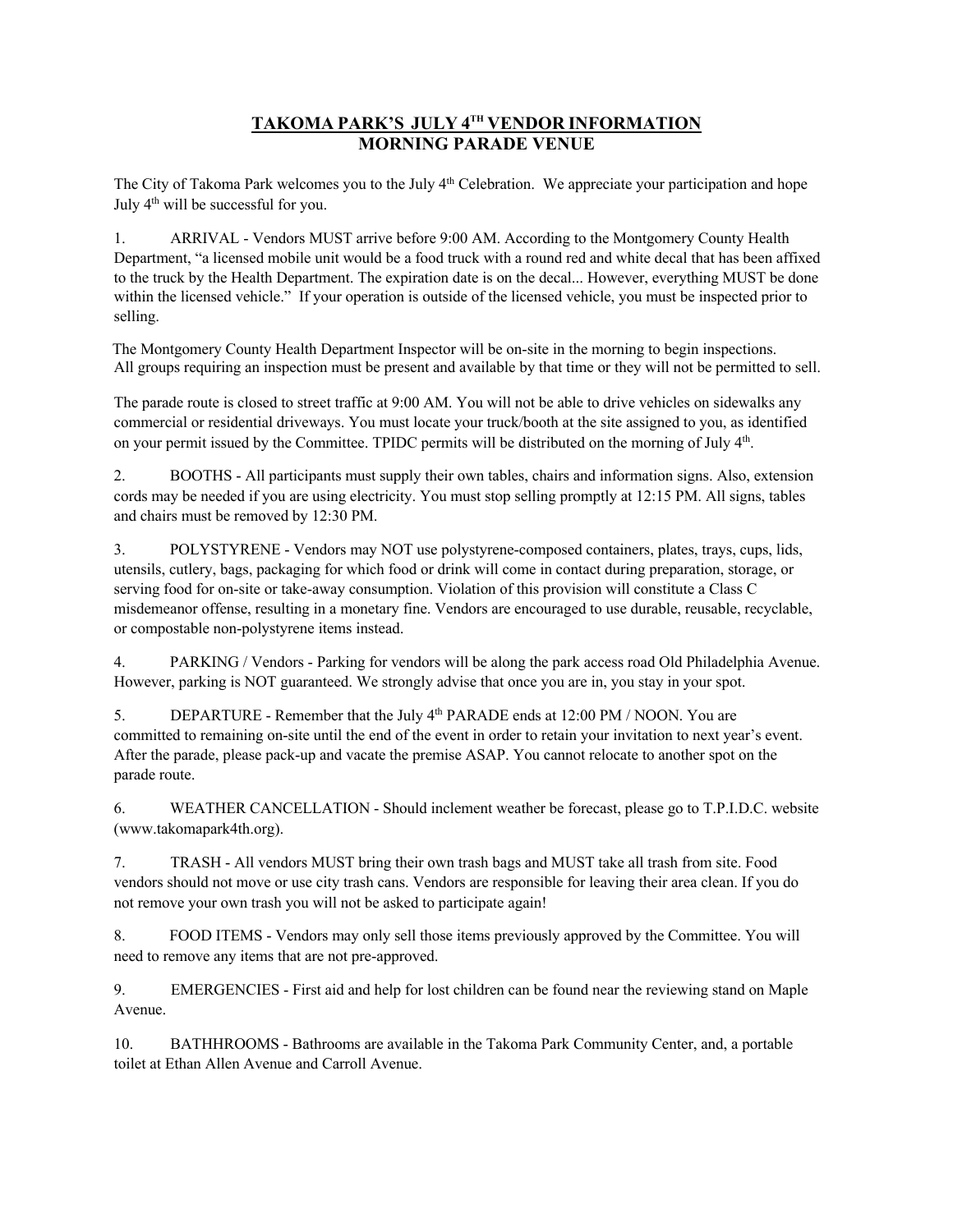## **TAKOMA PARK'S 2022 JULY 4TH VENDOR INFORMATION EVENING EVENT VENUE – MAPLE AVE**

1. ARRIVAL -Vendors should arrive after 3:00PM and no later than 5:30 PM

2. T.P.I.D.C. has the right to avoid duplications to ensure variety and vendor success. Vendors cannot make changes in menu items without prior approval from the Committee.

This application does not guarantee vendor participation. Vendors will be selected following the final vendor deadline and at that time, notification of acceptance or denial will be sent via e-mail.

3. SET-UP SPACE - Marked and pre-assigned.

4. POLYSTYRENE - Vendors may NOT use polystyrene-composed containers, plates, trays, cups, lids, utensils, cutlery, bags, packaging for which food or drink will come in contact during preparation, storage, or serving food for on-site or take-away consumption. Violation of this provision will constitute a Class C misdemeanor offense, resulting in a monetary fine. Vendors are encouraged to use durable, reusable, recyclable, or compostable non-polystyrene items instead.

5. DEPARTURE - After crowds have disbursed from the area.

6. WEATHER CANCELLATION – Should inclement weather be forecast, please go to the T.P.I.D.C. website (www. takomapark4th.org).

7. TRASH- Bring your own bags and please do not leave it for the city to dispose of. If any trash is left by vendor you will not be asked to participate again.

8. EMERGENCIES - Lost children can be brought to the T.P.I.D.C. stand.

9. BATHROOMS- Restrooms are located in the Takoma Park Community Center.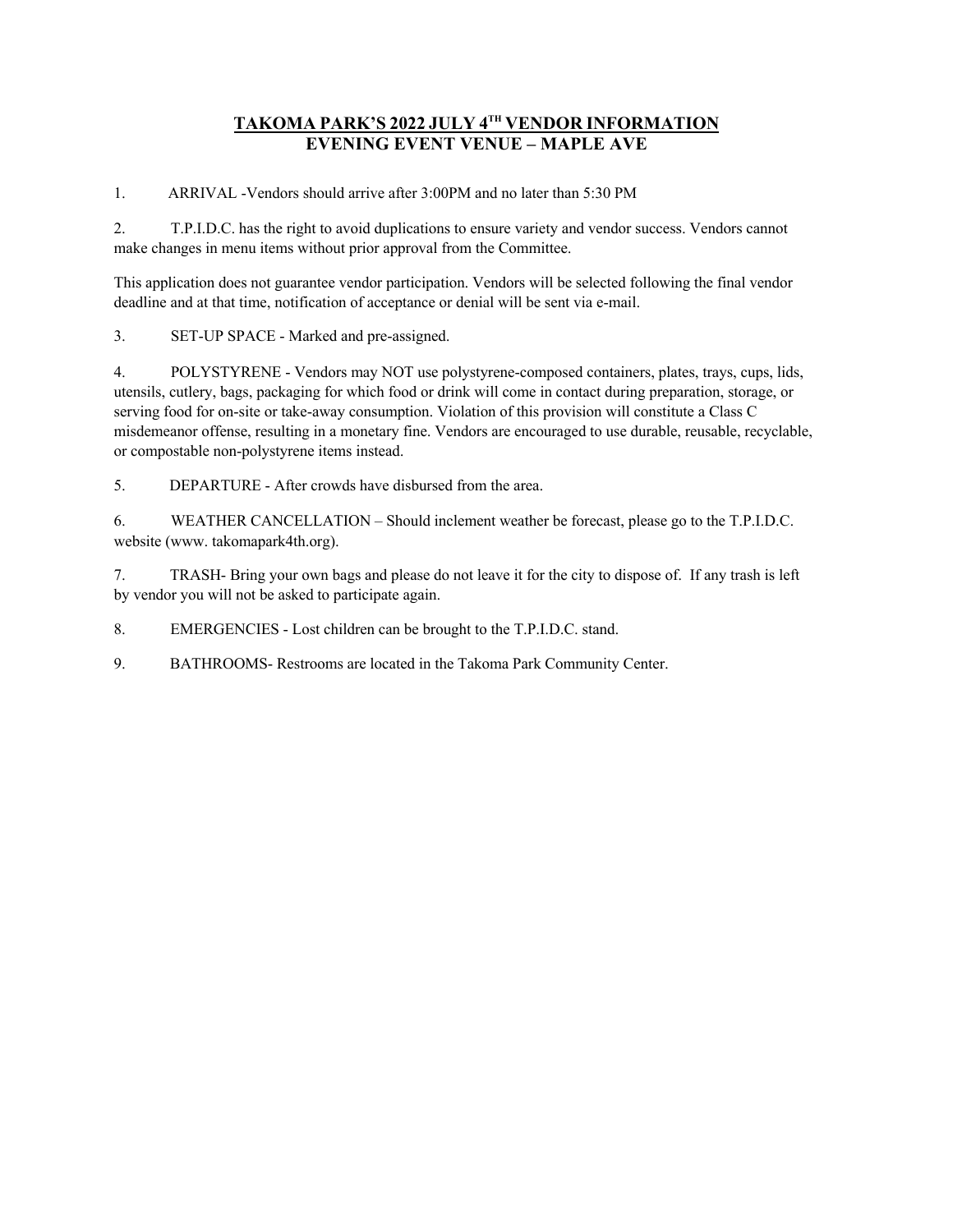## **TAKOMA PARK'S 2022 JULY 4TH VENDOR INFORMATION City of Takoma Park Polystyrene food-service ware and packaging ban**

## **8.16.080 Polystyrene food-service ware and packaging.**

A. Definitions.

1. "Food-service facility" means any enterprise within the City of Takoma Park that prepares or sells food or drink for human consumption on or off premises. Food-service facility includes, but is not limited to:

a. Any restaurant, coffee shop, bakery, retail market, cafeteria, take-out counter, food truck or stand, sidewalk or festival vendor or temporary stand, commercial kitchen, grocery store, convenience store, and catering operation; and

b. Any food-service facility in an institution, hospital, club, school, church, park or public building, meeting or convention facility, or camp.

2. "Polystyrene'1 means a thermoplastic petrochemical material utilizing the styrene monomer, including but not limited to polystyrene foam or expanded polystyrene, processed by any number of techniques, including but not limited to fusion of polymer spheres (expandable bead polystyrene), injection molding, foam molding, or extrusion-blow molding (extruded foam polystyrene), and clear or solid polystyrene (oriented polystyrene). The recycle code for polystyrene is "6" or "PS," either alone or in combination with other letters. This definition applies to all polystyrene food-service ware and packaging, regardless of whether it exhibits a recycle code.

- B. Materials covered by this section include:
	- 1. Food-service ware such as utensils, cutlery, tableware, cups, lids, and plates, with which food or drink comes in contact during storage, preparation, service, or consumption.
	- 2. Food packaging such as bags, boxes, wrappings, trays, "clamshell" containers, bottles, and other containers, with which food or drink comes in contact during storage, preparation, service, or consumption.
- C. Effective July 1, 2015, food-service facilities as defined in subsection  $(A)(1)$  of this section may not use polystyrene-composed packaging or food-service ware described in subsection (B) of this section when providing foods for on-site or take-away consumption, including via resale.
- D. The City of Takoma Park shall not purchase any covered materials, nor shall any City sponsored event use covered materials. No person using City of Takoma Park premises or facilities pursuant to the City's community use of public facilities program shall use covered materials at City premises or facilities.
- E. Food-service facilities are encouraged to use durable, reusable, nonpolystyrene food-service ware for on¬site dining and to minimize packaging and use durable, reusable packaging materials, or recyclable or compostable materials when using disposable packaging.
- F. This chapter does not prohibit the sale or use of the following products:

1. Polystyrene-packaged uncooked meat, fish, poultry, or seafood for off-premises preparation and consumption;

- 2. Factory-sealed, aseptically-packaged shelf-stable foods;
- 3. Polystyrene-packaged raw eggs; and,
- Polystyrene coolers and ice chests.
- G. Food-service facilities may request a waiver, of fixed duration not more than two years, allowing specific uses of specific food-service ware or packaging. The uses and specific service ware or packaging must be listed in the waiver request with a statement explaining the safety or health reasons or lack of nonpolystyrene alternatives or other hardship conditions that justify a waiver.
- H. The City Manager is authorized to extend a date of compliance if the business owner or operator, or institutional director or food-service manager, requests an extension prior to the applicable date of compliance